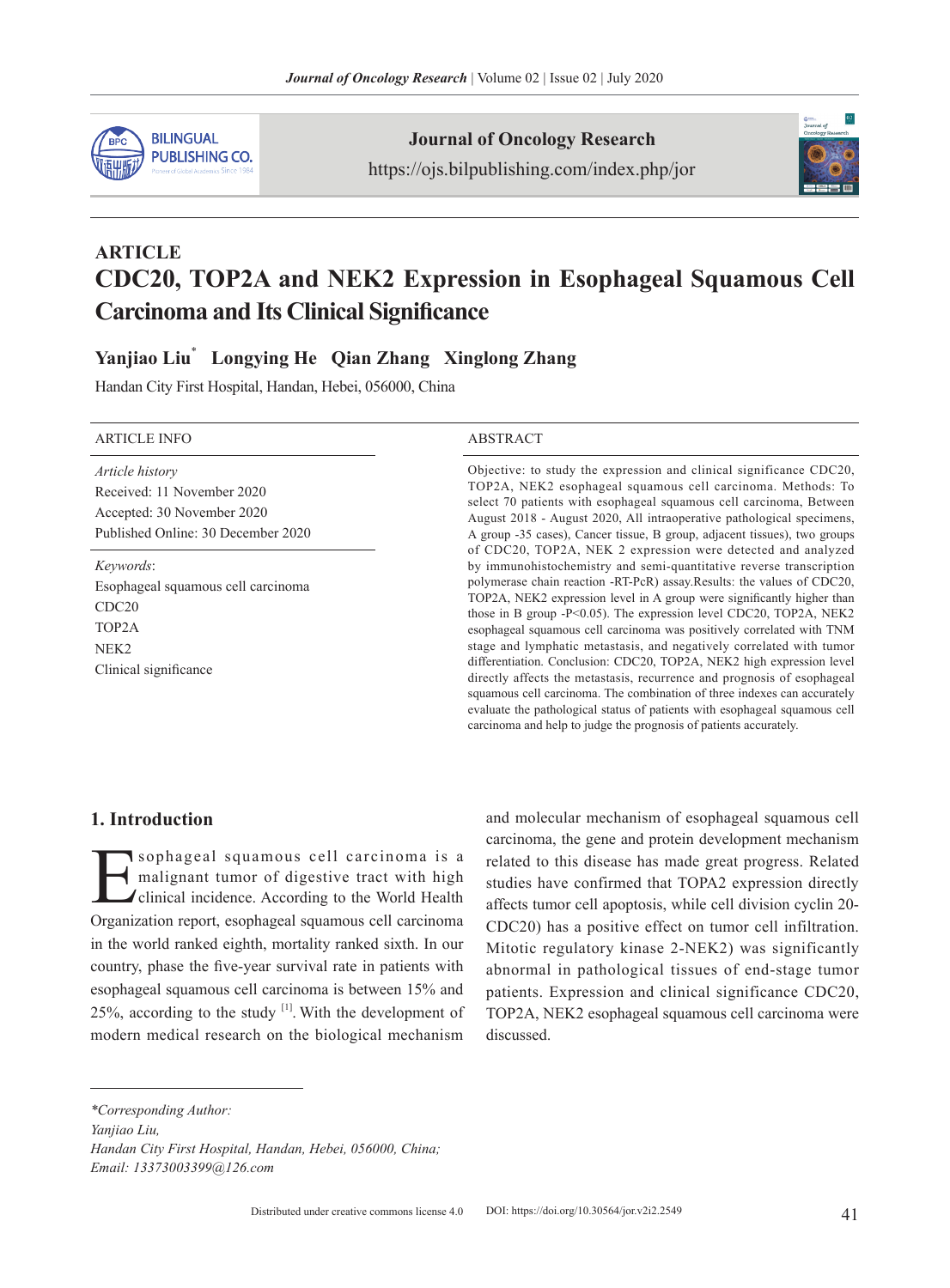#### **2. Information and Methodology**

#### **2.1 General Information**

The patients with esophageal squamous cell carcinoma were selected from 70 cases of esophageal squamous cell carcinoma. The interval was August 2018 - August 2020. All the samples were collected by intraoperative pathology, A group -35 cases, cancer tissue), B group -35 cases, adjacent tissue).

Among them, Male patients 56, female patients 24; Between 45 -72, Mean -62.15+2.25) years; TNM staging:12 cases in phase I, A total of 33 cases in phase II, A total of 23 cases in phase III, Phase IV totalled 12 cases; Tumor differentiation: a total of 42 cases of middle and high differentiation, A total of 38 cases of low differentiation; Lymphatic metastasis: a total of 33 cases, There were 47 cases without lymphatic metastasis. Inclusion criteria:1 all included patients did not carry out radiotherapy and chemotherapy before operation; -2) indication of surgical resection; 3. Complete case examination data; Know the contents of the test and sign the agreement. Exclusion criteria:1 with severe complications; Preoperative radiotherapy and chemotherapy; 3 Poor coordination. Above data is balanced  $-P>0.05$ ).

#### **2.2 Method**

Routine formaldehyde -10% concentration) was used to fix all samples. The fixation time was controlled between 4 -6 h. Gradient dehydration, tissue wax immersion, paraffin embedding, sectioning, immunohistochemical S-P method were used to observe and evaluate the expression gray value of CDC20, TOP2A, NEK2 in esophageal squamous cell carcinoma. Results: two experienced pathologists were arranged to observe tumor cells, nuclei or cytoplasm by high magnification -×400) under the condition of double blind method. Once yellow or brown granules were found, positive cells could be determined. Select 5 visual fields for each specimen, And 100 tumor cell counts per field of vision, Total 500, The statistical ratio of positive cells was calculated accurately. Positive criteria: positive cell rate of 10% and above; Negative criteria: positive cell rate less than 10%. Semi-quantitative reverse transcription polymerase chain reaction -RT-PCR) to accurately detect CDc20, TOP2A, NEK2 expression factors in the pathological tissue of patients, The extraction and DEPC preparation of gene RNA according to the standard protocol of the TrizolRNA kit, MRNA integrity was identified by agarose gel electrophoresis. That is, the practical ABl7500 real-time quantitative PCR instrument, Can achieve the purpose of specimen gene amplification, After uVIpro ultraviolet gel imaging and analysis system observation, scanning, photography and other series of operations, The CDC20, TOP2A, NEK2 and β-actin expression intensity in the picture were observed and analyzed.

#### **2.3 Statistical Analysis**

The experimental data are processed in parallel SPSS19.0 new model building, in which the qualitative data are expressed as percentage -%) and the test  $\chi$  is used<sup>2</sup>The quantitative data showed that the results were statistically significant P<0.05.

#### **3. Results**

#### **3.1 CDC20, TOP2A, NEK2 Expressional Characteristics**

S-P results showed that the cancer cells were nestlike distribution, accompanied by irregular cell series, abnormal cells, nuclear mitosis, and obvious positive particles in the cytoplasm.

#### **3.2 Analysis of CDC20, TOP2A, NEK2 Expression in Different Esophageal Tissue Samples**

The values of CDC20, TOP2A, NEK2 expression level in A group were significantly higher than those in B group -P<0.05) (See Table 1).

**Table 1.** Analysis of CDC20, TOP2A, NEK2 expression in different esophageal tissue samples -±s)

| Group          | CDC20                                   |                                         | TOP <sub>2</sub> A                             |                                         | NEK <sub>2</sub>                               |                                         |  |
|----------------|-----------------------------------------|-----------------------------------------|------------------------------------------------|-----------------------------------------|------------------------------------------------|-----------------------------------------|--|
|                | mRNA Relative<br>Expression Coefficient | The gray level of<br>protein expression | mRNA Relative<br><b>Expression Coefficient</b> | The gray level of<br>protein expression | mRNA Relative<br><b>Expression Coefficient</b> | The gray level of<br>protein expression |  |
| A group        | $1.259 \pm 0.246$                       | $15.259 \pm 4.258$                      | $0.668 \pm 0.118$                              | 54.892±1.976                            | $0.856 \pm 0.176$                              | 1.235±0.068                             |  |
| <b>B</b> group | $0.967 \pm 0.168$                       | $10.072\pm4.224$                        | $0.516 \pm 0.084$                              | $42.772 \pm 1.617$                      | $0.702\pm0.151$                                | $0.865 \pm 0.032$                       |  |
|                | 5.799                                   | 5.116                                   | 6.208                                          | 28.083                                  | 3.929                                          | 29.127                                  |  |
|                | 0.000                                   | 0.000                                   | 0.000                                          | 0.000                                   | 0.000                                          | 0.000                                   |  |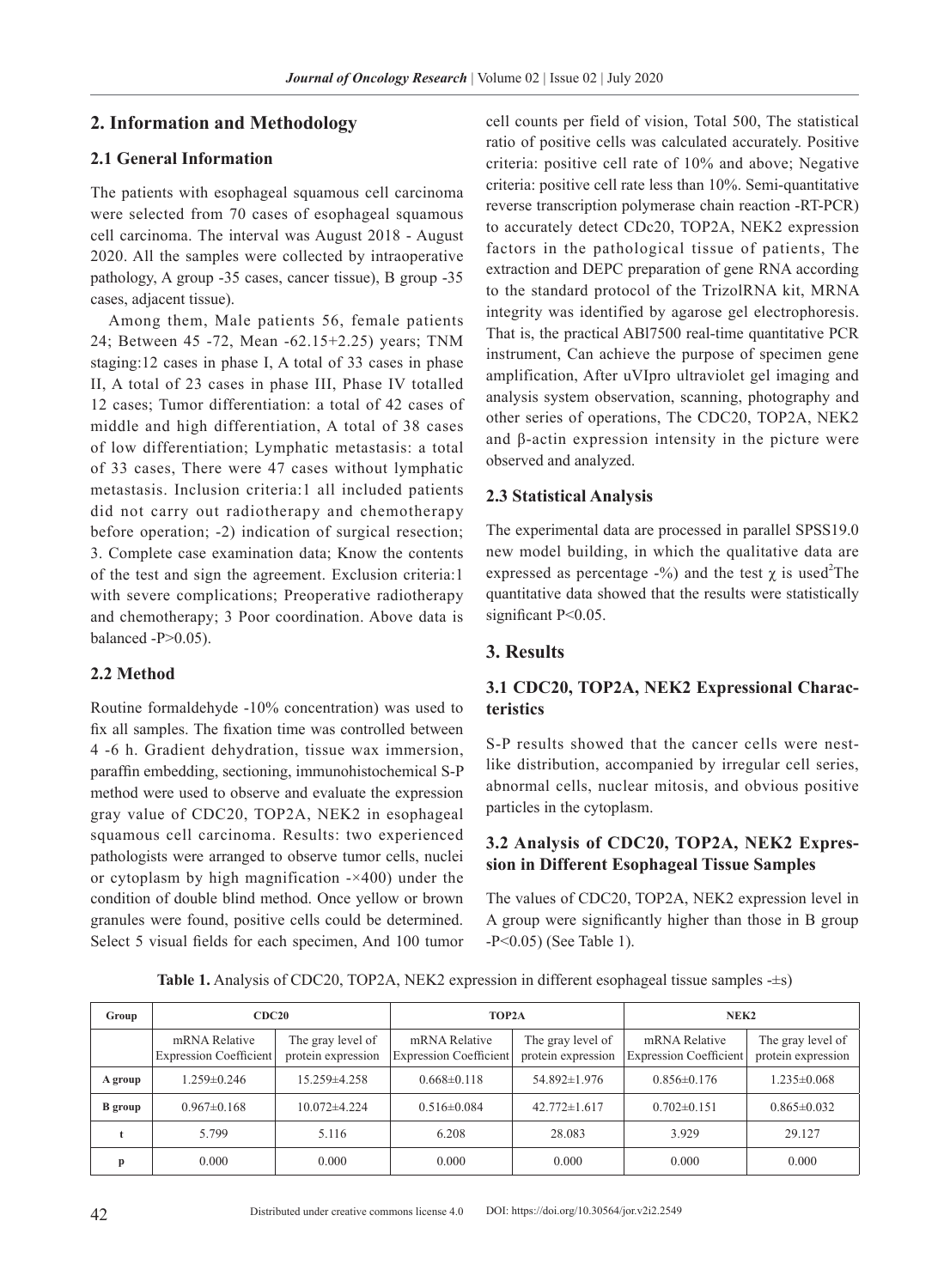*Journal of Oncology Research* | Volume 02 | Issue 02 | July 2020

| <b>Clinical data</b>                         | <b>Number of cases</b> | CDC20 positive | $x^2$ | P     | TOP2A      | $x^2$ | P     | NEK <sub>2</sub> | $x^2$ | $\mathbf{P}$ |
|----------------------------------------------|------------------------|----------------|-------|-------|------------|-------|-------|------------------|-------|--------------|
| <b>TNM</b> staging                           |                        |                | 8.903 | 0.003 |            | 6.612 | 0.010 |                  | 8.762 | 0.002        |
|                                              | 12                     | 4(33.33)       |       |       | 3(25.00)   |       |       | 2(16.67)         |       |              |
| $\mathbb I$                                  | 33                     | 20(60.61)      |       |       | 19 (57.58) |       |       | 17(51.52)        |       |              |
| $\mathbb{I}$                                 | 23                     | 18 (78.26)     |       |       | 18 (78.26) |       |       | 20(86.96)        |       |              |
| IV                                           | 12                     | 11(91.67)      |       |       | 10(83.33)  |       |       | 12(100.00)       |       |              |
| <b>Tumor differentiation</b>                 |                        |                | 5.038 | 0.025 |            | 6,737 | 0.009 |                  | 5.402 | 0.020        |
| <b>Medium High</b><br><b>Differentiation</b> | 42                     | 28 (66.67)     |       |       | 25(59.52)  |       |       | 29(69.05)        |       |              |
| <b>Low differentiation</b>                   | 38                     | 32(84.21)      |       |       | 30(78.95)  |       |       | 20(52.63)        |       |              |
| lymphatic metastasis                         |                        |                | 8.202 | 0.004 |            | 4.369 | 0.037 |                  | 4.716 | 0.029        |
| Yes                                          | 33                     | 26(78.79)      |       |       | 24(72.73)  |       |       | 25(75.76)        |       |              |
| No.                                          | 47                     | 27(57.44)      |       |       | 27(57.44)  |       |       | 28 (49.12)       |       |              |

|  |  |  |  | Table 2. CDC20, TOP2A, NEK2 Expression and clinicopathological features and correlation analysis |  |  |
|--|--|--|--|--------------------------------------------------------------------------------------------------|--|--|
|--|--|--|--|--------------------------------------------------------------------------------------------------|--|--|

### **3.3 CDC20, TOP2A, NEK2 Expression and Clinicopathological Features and Correlation Analysis**

The expression level CDC20, TOP2A, NEK2 esophageal squamous cell carcinoma was positively correlated with TNM stage and lymphatic metastasis, and negatively correlated with tumor differentiation (See Table 2).

#### **4. Discussion**

CDC20 cell cyclin plays a key role in the normal mitosis of cells, mainly in the  $-G$  stage of cell mitosis, The effective regulation of chromosome DNA division and replication in M cells and the active promotion of positive regulators in late complex / periodic APC/C. Studies have confirmed that the occurrence of CDC20 abnormal expression is likely to cause mitosis errors, and will lead to the wrong expression of some cancer genes and tumor suppressor gene mutations or even disappear. Abnormal CDC20 expression can create better conditions for the proliferation and self-repair of cancer cells, leading to the risk of uncontrolled tumor inhibition in cancer patients greatly increased [2]. In addition, CDC20 can slow down the apoptosis rate of tumor cells and play an important role in tumor progression. can be seen that CDC20 as a new target for tumor therapy is highly feasible. According to relevant studies, esophageal squamous cell carcinoma is closely related to molecular biological factors, including activation / inactivation of proto-cancer / tumor suppressor gene, repair of regulatory DNA and dysfunction of regulatory proteins that maintain gene stability. TOP2A is an important regulatory enzyme in the nucleus, second only to histone protease. Its mechanism is to control and change the topological state of DNA transcriptional network and the transcription of DNA. It has good effect on the function regulation of chromosome condensation and chromatid separation [3]. Studies have shown that TOPA2 can promote the formation of TOP-DNA-AMPPNP complexes and participate effectively in cell mitosis by shearing DNA,. NEIK2 can establish bipolar spindle quickly by regulating the central body to copy, separate and mature correctly. At present, it has been proved that NEK2 expression is high in many tumors and malignant glioma tissues, and with the progression of malignant tissues, the expression level of malignant tissues increases significantly  $[4]$ . Abnormal NEK2 expression is highly likely to cause abnormal changes in centrosome structure, which in turn leads to functional defects, which will lead to the overall stability of infected genes, induce malignant transformation of cells and participate in tumor metastasis and infiltration.

The results showed that CDC20, TOP2A, NEK2 and other expression factors in esophageal squamous cell carcinoma showed a high level, which showed an increasing trend compared with adjacent tissues, and the data between groups were significantly different, and there was a positive correlation with TNM stage, tumor differentiation, lymphatic metastasis and other related factors. CDC20, TOP2A, NEK2 directly affects the pathological progression and metastasis of esophageal squamous cell carcinoma. Therefore, the abnormal expression of CDC20, TOP2A, NEK2 is beneficial to the prediction and evaluation of invasion, metastasis and recurrence of esophageal squamous cell carcinoma, and with the aggravation of TNM stage, the expression of its indexes is obviously on the rise. By CDC20, TOP2A,